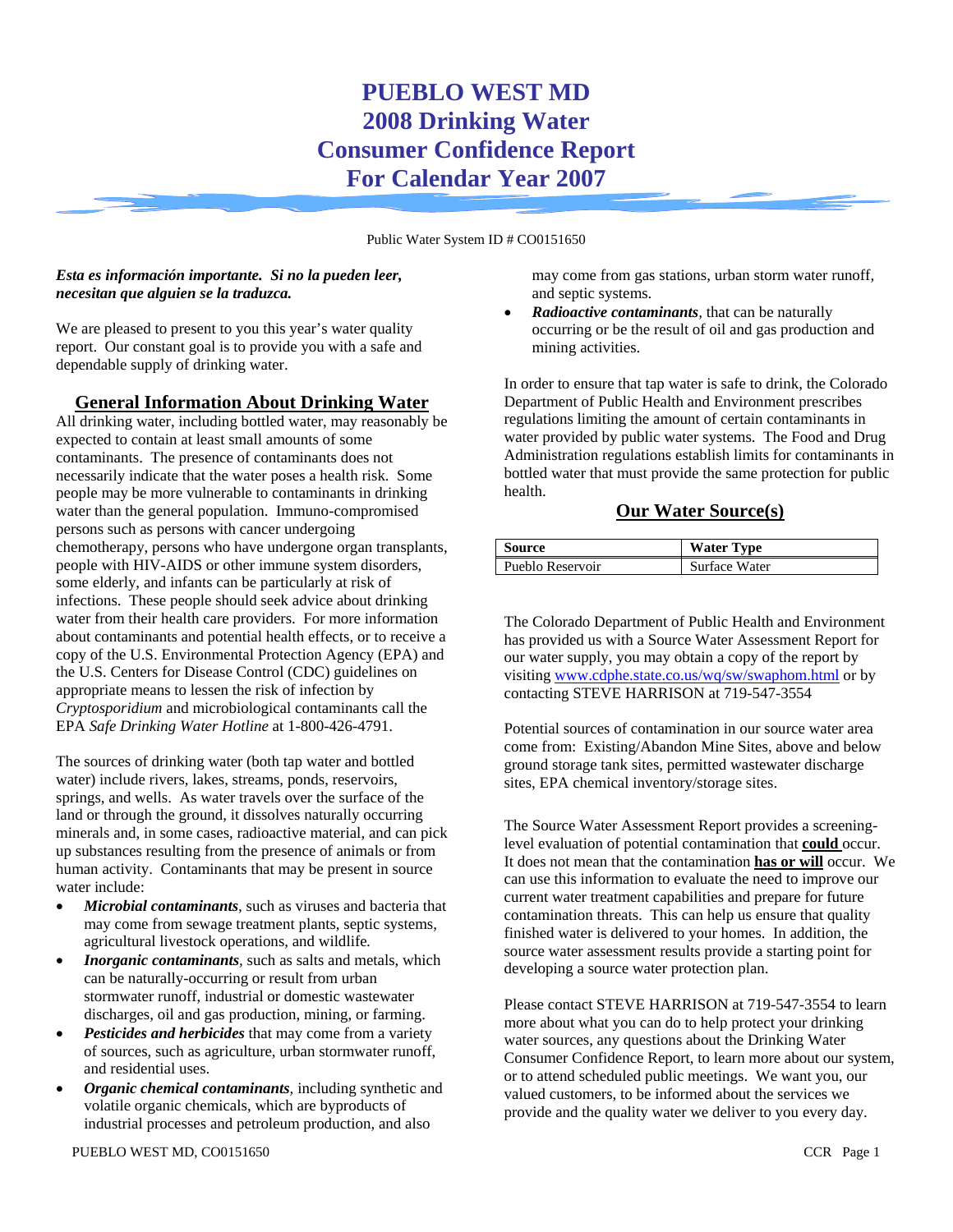#### **Terms and Abbreviations**

The following definitions will help you understand the terms and abbreviations used in this report:

- *Parts per million (ppm) or Milligrams per liter (mg/L)* one part per million corresponds to one minute in two years or a single penny in \$10,000.
- *Parts per billion (ppb) or Micrograms per liter (µg/L)* one part per billion corresponds to one minute in 2,000 years, or a single penny in \$10,000,000.
- *Parts per trillion (ppt) or Nanograms per liter (nanograms/L)* **-** one part per trillion corresponds to one minute in 2,000,000 years, or a single penny in \$10,000,000,000.
- *Parts per quadrillion (ppq) or Picograms per liter (picograms/L)* **-** one part per quadrillion corresponds to one minute in 2,000,000,000 years or one penny in \$10,000,000,000,000.
- *Picocuries per liter (pCi/L)* **-** picocuries per liter is a measure of the radioactivity in water.
- *Nephelometric Turbidity Unit (NTU)* **-** nephelometric turbidity unit is a measure of the clarity of water. Turbidity in excess of 5 NTU is just noticeable to the average person.
- *Action Level* **(AL) -** the concentration of a contaminant which, if exceeded, triggers treatment or other requirements which a water system must follow.
- *Treatment Technique (TT)* **-** A treatment technique is a required process intended to reduce the level of a

contaminant in drinking water.

- *Maximum Contaminant Level Goal* **(MCLG) -** The "Goal" is the level of a contaminant in drinking water below which there is no known or expected risk to health. MCLGs allow for a margin of safety.
- *Maximum Contaminant Level* **(MCL)-** The "Maximum Allowed" is the highest level of a contaminant that is allowed in drinking water. MCLs are set as close to the MCLGs as feasible using the best available treatment technology.
- *Maximum Residual Disinfectant Level Goal* **(MRDLG):** The level of a drinking water disinfectant, below which there is no known or expected risk to health. MRDLGs do not reflect the benefits of the use of disinfectants to control microbial contaminants.
- *Maximum Residual Disinfectant Level* **(MRDL):** The highest level of a disinfectant allowed in drinking water. There is convincing evidence that addition of a disinfectant is necessary for control of microbial contaminants.
- *Running Annual Average (RAA):* An average of monitoring results for the previous 12 calendar months.
- *Gross Alpha, Including RA, Excluding RN & U:* This is the gross alpha particle activity compliance value. It includes radium-226, but excludes radon 222 and uranium.

## **Detected Contaminants**

PUEBLO WEST MD routinely monitors for contaminants in your drinking water according to Federal and State laws. The following table(s) show all detections found in the period of January 1 to December 31, 2007 unless otherwise noted. The State of Colorado requires us to monitor for certain contaminants less than once per year because the concentrations of these contaminants are not expected to vary significantly from year to year, or the system is not considered vulnerable to this type of contamination. Therefore, some of our data, though representative, may be more than one year old. The "Range" column in the table(s) below will show a single value for those contaminants that were sampled only once. Violations, if any, are reported in the next section of this report.

Note: Only detected contaminants appear in this report. If no tables appear in this section, that means that PUEBLO WEST MD did not detect any contaminants in the last round of monitoring.

| <b>Organics and Inorganics</b> | <b>Collection</b><br><b>Date</b> | <b>Highest</b><br><b>Value</b> | <b>Range</b> | Unit | MCL | <b>MCLG</b> | <b>Typical Source</b>                                                                                                              |
|--------------------------------|----------------------------------|--------------------------------|--------------|------|-----|-------------|------------------------------------------------------------------------------------------------------------------------------------|
| <b>BARIUM</b>                  | 3/6/2007                         | 0.068                          | 0.068        | ppm  |     |             | Discharge of drilling wastes; Discharge<br>from metal refineries; Erosion of<br>natural deposits                                   |
| <b>FLUORIDE</b>                | 3/6/2007                         | 0.47                           | 0.47         | ppm  | 4.0 | 4.0         | Erosion of natural deposits; Water<br>additive which promotes strong teeth;<br>Discharge from fertilizer and aluminum<br>factories |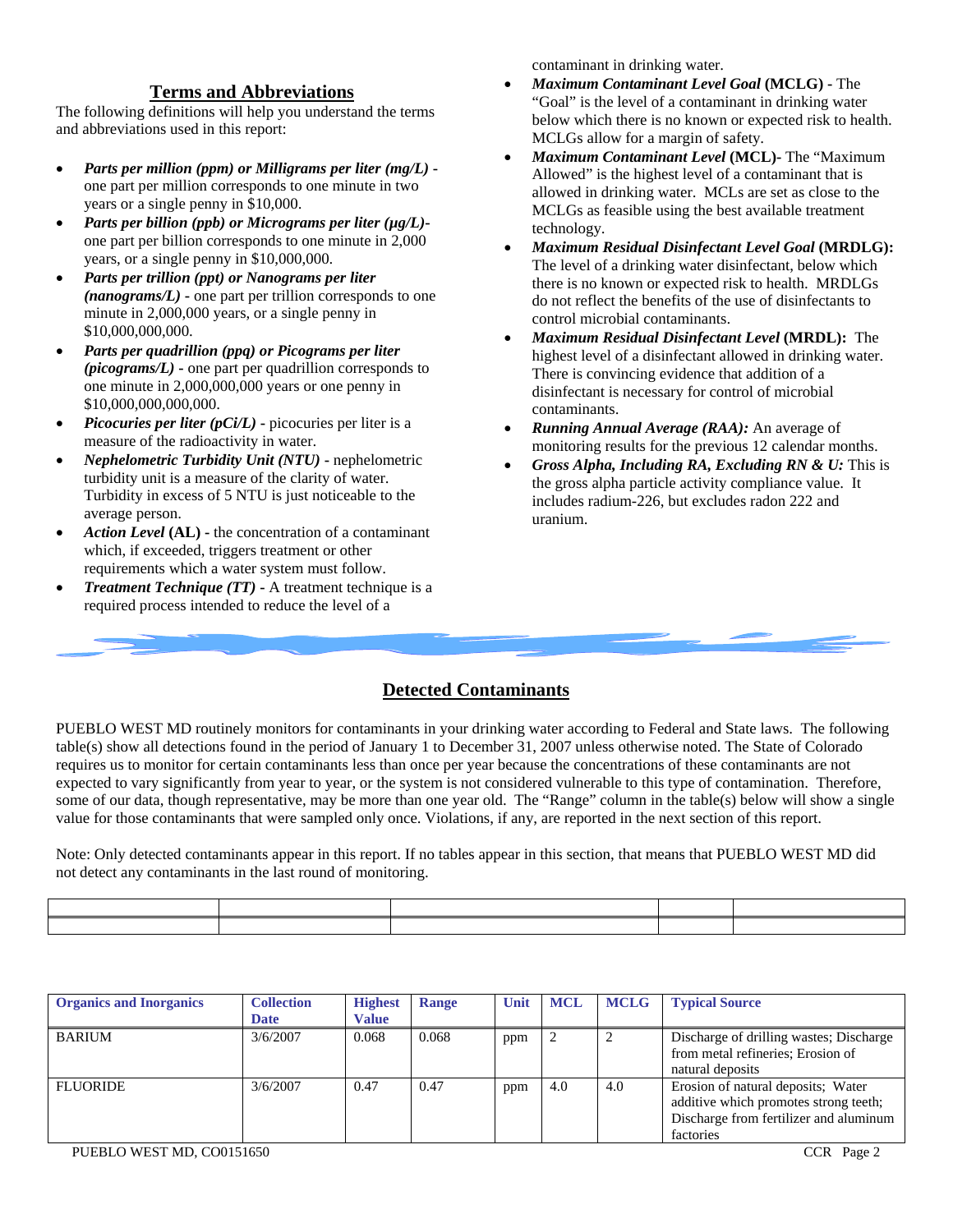| <b>Organics and Inorganics</b> | <b>Collection</b><br><b>Date</b> | <b>Highest</b><br><b>Value</b> | Range | Unit | <b>MCL</b> | <b>MCLG</b> | <b>Typical Source</b>                                                                                  |
|--------------------------------|----------------------------------|--------------------------------|-------|------|------------|-------------|--------------------------------------------------------------------------------------------------------|
| NITRATE (AS N)                 | 3/6/2007                         | 0.42                           | 0.42  | ppm  | 10         | 10          | Runoff from fertilizer use; Leaching<br>from septic tanks, sewage; Erosion of<br>natural deposits      |
| <b>SELENIUM</b>                | 3/6/2007                         | 7.4                            | 7.4   | ppb  | 50         | 50          | Discharge from petroleum and metal<br>refineries: Erosion of natural deposits:<br>Discharge from mines |

| <b>Turbidity</b> | <b>Sample Date</b> | <b>Level Found</b>                                                                         | <b>TT Requirement</b>                                              | <b>Likely Source of</b><br><b>Contamination</b> |
|------------------|--------------------|--------------------------------------------------------------------------------------------|--------------------------------------------------------------------|-------------------------------------------------|
|                  | Date:<br>4-26-2007 | Highest single measurement:<br>0.30                                                        | Maximum 1.0 NTU for any single<br>measurement                      |                                                 |
| <b>TURBIDITY</b> | Month:             | Lowest monthly percentage of<br>samples meeting TT standard for<br>our technology:<br>100% | In any month, at least 95% of samples<br>must be less than 0.3 NTU | Soil Runoff                                     |

| <b>Disinfection By-Products</b>                  | <b>Date</b> | <b>Average</b> | <b>Range</b> | <b>Highest</b><br><b>RAA</b> | Unit | <b>MCL</b> | <b>MCLG</b> | <b>Typical Source</b>                        |
|--------------------------------------------------|-------------|----------------|--------------|------------------------------|------|------------|-------------|----------------------------------------------|
| <b>TOTAL</b><br><b>TRIHALOMETHANES</b><br>(TTHM) | 2007        | 47             | $23 - 112$   | 47                           | Ppb  | 80         | N/A         | By-product of drinking<br>water chlorination |
| <b>TOTAL HALOACETIC</b><br>ACIDS (HAA5)          | 2007        | 44             | $23 - 87$    | 44                           | Ppb  | 60         | N/A         | By-product of drinking<br>water disinfection |

| <b>Disinfection By-Products</b> | <b>Average</b> | Range     | <b>Units</b> | <b>MCL</b> | <b>MCLG</b> | <b>Typical Source</b>                     |
|---------------------------------|----------------|-----------|--------------|------------|-------------|-------------------------------------------|
| <b>CHLORITE</b>                 | 0.58           | .36 / .74 | ppb          | 1.0        | 0.8         | By-product of drinking water disinfection |

| <b>Lead and Copper</b> | <b>Collection Date</b> | $90^{\text{TH}}$ Percentile | Unit | AL. | <b>Typical Source</b>                    |
|------------------------|------------------------|-----------------------------|------|-----|------------------------------------------|
| <b>COPPER</b>          | $2005 - 2007$          | 0.205                       | ppm  | 1.3 | Corrosion of household plumbing systems; |
|                        |                        |                             |      |     | Erosion of natural deposits.             |
| <b>LEAD</b>            | $2005 - 2007$          |                             | ppb  |     | Corrosion of household plumbing systems; |
|                        |                        |                             |      |     | Erosion of natural deposits              |

| <b>Radionuclides</b>           | <b>Collection Date</b> | <b>Highest Value</b> | Range     | Unit  | MCL | <b>MCLG</b> | <b>Typical Source</b>          |
|--------------------------------|------------------------|----------------------|-----------|-------|-----|-------------|--------------------------------|
| RADIUM, COMBINED (226.<br>228) | 12/2/2004              |                      | $0.2 - 3$ | pCi/L |     |             | Erosion of natural<br>deposits |
| URANIUM. COMBINED              | 12/2/2004              |                      |           | ppb   | 30  |             | Erosion of natural<br>deposits |

| $-0.0000$<br>Jther<br>Monitoring<br>tamınants/<br>.on! | 11<br>Date<br>bollection | <b>STATION</b><br>'alue<br>Highest | <b>Range</b> | --<br>Jmi    | .<br>to:<br>iecondai<br>ыяння |
|--------------------------------------------------------|--------------------------|------------------------------------|--------------|--------------|-------------------------------|
| <b>SODIU'</b><br>IU IVI                                | 3/6/2007                 |                                    |              | $ -$<br>MG/I | 10000                         |

Secondary standards are non-enforceable guidelines for contaminants that may cause cosmetic effects (such as skin or tooth discoloration) or aesthetic effects (such as taste, odor or color) in drinking water. EPA recommends these standards but does not require water systems to comply.

# **Health Information About Water Quality**

Infants and young children are typically more vulnerable to lead in drinking water than the general population. It is possible that lead levels at your home may be higher than other homes in the community as a result of materials used in your home's plumbing. If you are concerned about elevated lead levels in your home's water, you may wish to have your water tested and flush your tap for 30